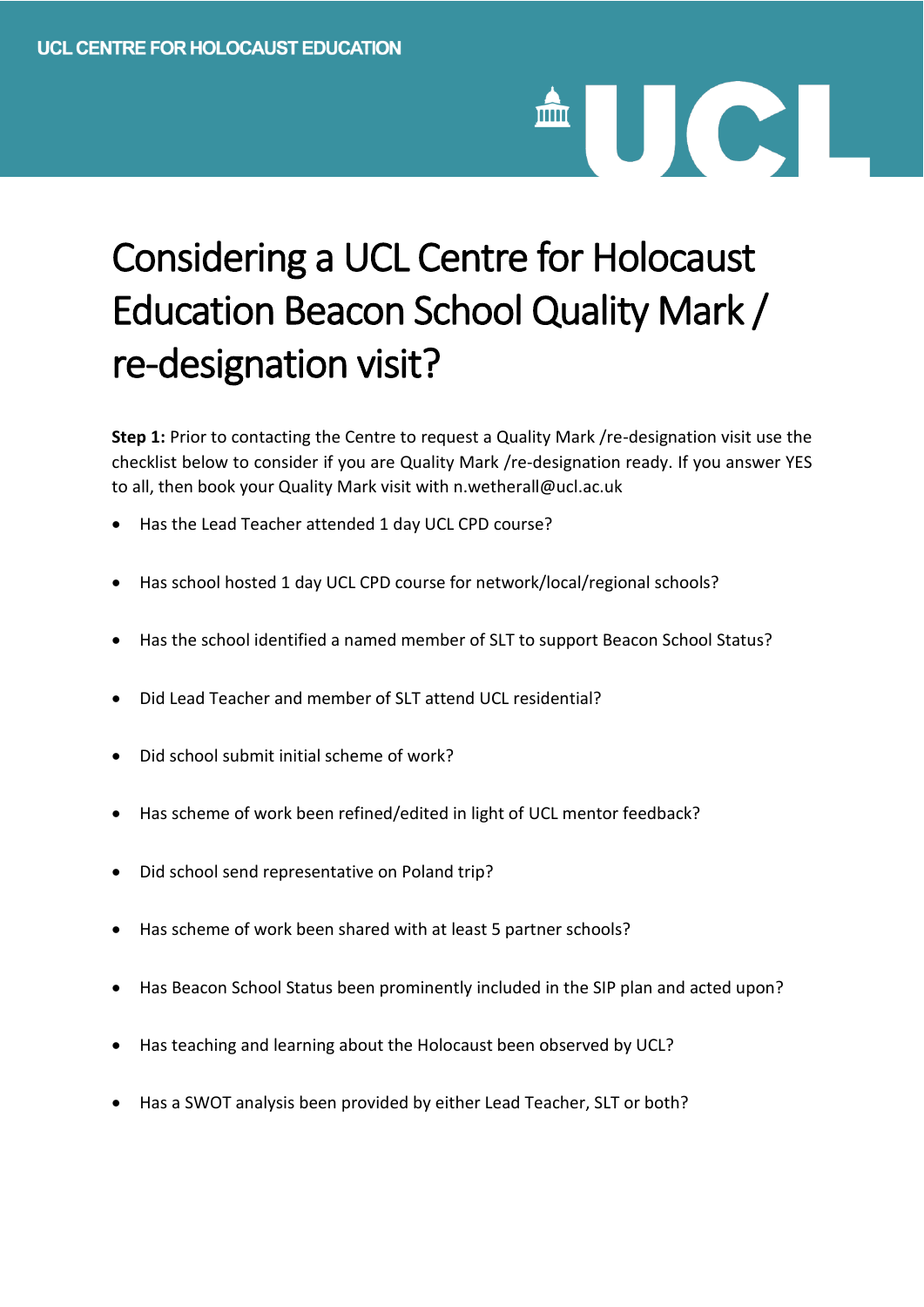**Step 2:** a) If you answered YES to everything then Lead Teacher and nominated SLT should contact [n.wetherall@ucl.ac.uk](mailto:n.wetherall@ucl.ac.uk) to express interest in the process and to schedule a visit.

b) If you have answered NO to some of the requirements then these need addressing or clarifying before contacting the Centre for a visit to be scheduled.

Schools will be asked to secure a date that is suitable for the Lead Teacher and their SLT and the UCL reviewer. The date of the visit **must** coincide with the teaching of the Holocaust, to allow a lesson from the scheme of work and it's learning to be seen.

**Step 3:** Once a visit Quality Mark /re-designation visit has been agreed by Lead Teacher and nominated SLT and a visit scheduled, then collation of necessary documentation should be undertaken.

The school may already have, or will receive a folder prior to the visit – this will include a copy of all documentation, but also allow slots for the Lead Teacher and SLT to insert key documents; like the School Improvement Plan (a prerequisite of Beacon School application), the Scheme of Work plus, any other relevant materials, for example any mapping document of Holocaust Education provision in the school, a few examples of students work, relevant data (*see below 3b.* It would be useful the reviewer to have access to this data prior to the visit, but is not essential).

3a: Electronic copies of the following **MUST** be submitted to the UCL reviewer *(at least a week prior to the visit)*

- 1. A link to, or copy of your most recent Ofsted reports
- 2. A link to, or copy of your school improvement plan (SIP) or SEF
- 3. A link to, or copy of your original Beacon School application
- 4. A plan of the schedule for the day
- 5. A link to, or copy of the Holocaust SoW developed, amended as part of your UCL Beacon School year
- 6. A copy of the SWOT analysis completed by either the Lead Teacher, SLT contact, or both\*

\* The 1-side A4 SWOT analysis (template available within the Quality Mark /re-designation pack for schools) provides the reviewer with key information regards the schools context and self-evaluation regards UCL Beacon School status and its impact on their school. In addition, the reverse of the SWOT analysis allows for listing of any Holocaust education achievements, events etc. that the school has organised – and opportunity for Lead Teachers to note and identify areas of success, pride and achievement that would be useful in advance for the reviewer to be aware of. The SWOT and listing document can feature in the folder of documents mentioned above. This is the opportunity for Lead Teacher and SLT to reflect on the progress to date and the impact Holocaust Education has made. It is also the chance to champion success, identify strengths and emerging best practice, whilst also acknowledging areas for further development.

3b: Other documentation **MAY** be offered as supporting evidence to the reviewer (either in advance of the visit or available to be seen and discussed during the visit). Such documents may include: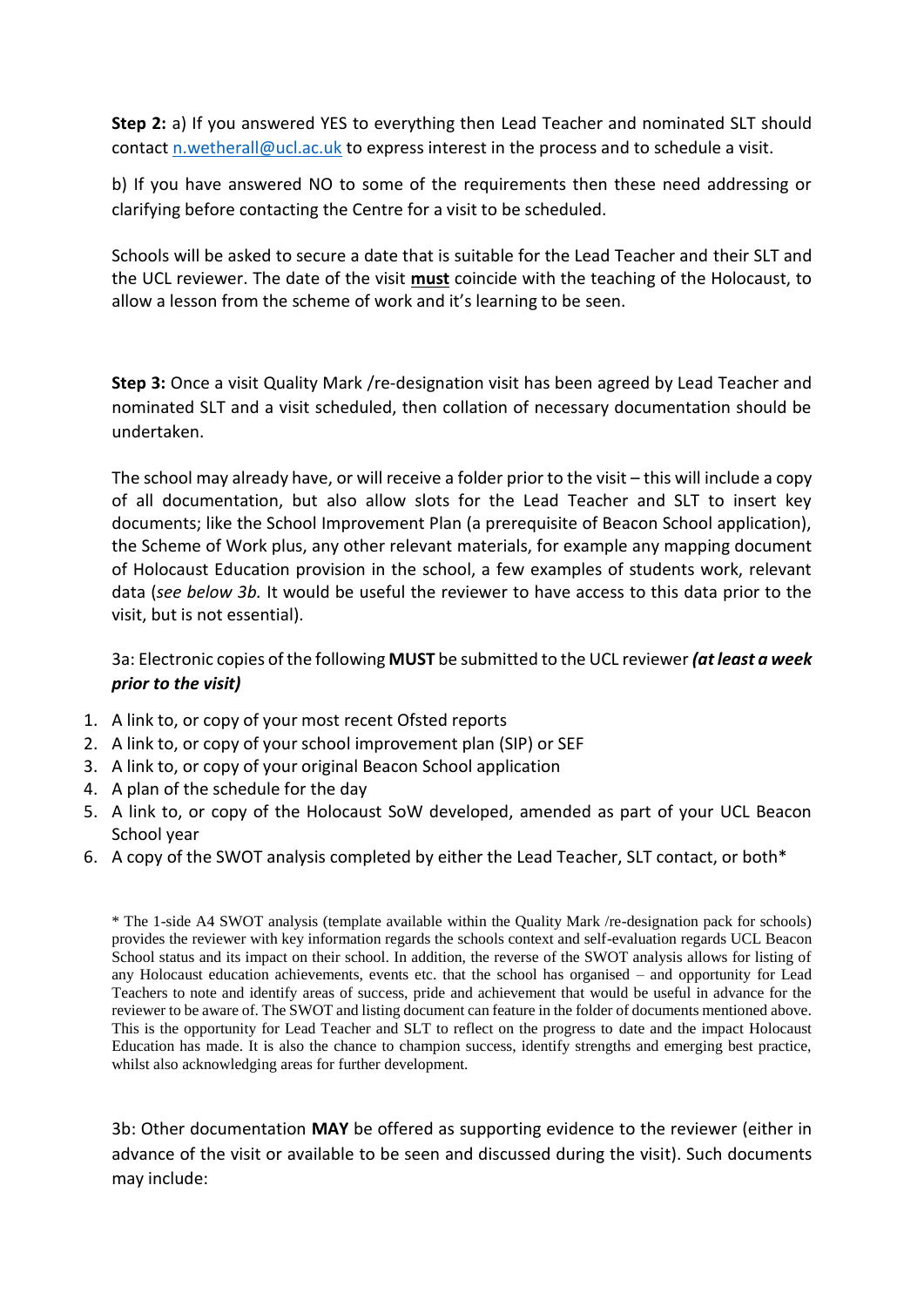- 1. Any curriculum mapping document of Holocaust education provision across the school
- 2. Data analysis: It is essential that some level of objective data is collected and evaluated. Each school will use/present its own pre-determined data in advance of the Quality Mark /redesignation visit for this purpose, but examples may be;
	- Responses / scores from tests or assessment
	- Attitudinal questionnaire responses
	- Pre-post analysis
	- Motivational / attitude to learning / effort scores or grades
	- Student voice responses
	- UCL research contribution to survey /research data (pre and post-tests)
- 3. Small sample of students work across range of ability; photocopy for reviewer to take away with them to support and evidence the report. This work will provide evidence of student progression, knowledge and understanding, possibly assessment opportunities, feedback, strategies and pedagogy.

Other forms of documentation may be submitted by the school for consideration in support of the Quality Mark /re-designation. These may be include in the file/folder along with the required documents, or be presented separately.

## **Step 4: Planning the programme for the 1 day Quality Mark /re-designation visit**

A programme for the visit should be put together by the Lead Teacher/SLT and sent to the reviewer at least a week in advance. That programme MUST include the following elements:

- 1. **Welcome & tour of the school**: At the start of the visit it would be advantageous to briefly meet with both/either Lead Teacher and SLT by way of welcome; a chance for the reviewer and school colleagues to introduce themselves, to be welcomed to the school and a confirmation of the days programme. It would also be advised that the reviewer has a tour of the school – accompanied either by staff or students, to get a feel for the school and its context.
- **2. Lesson Observation/Walk:** Some form of learning/lesson observation is also required. The preferred model would be for the reviewer to observe a teacher delivering a part of the scheme of work that had been developed in Holocaust education or inspired by UCL Centre for Holocaust Education, materials, pedagogy or association. The intention is that this is a purely developmental observation (not for the use of Appraisal or Performance Management against the wishes of either the teacher or UCL), and as such the feedback would be based on the observer generating feedback in 3 key areas:
	- A. **Learning** what key learning could be shared with other schools?
	- B. **Question** what questions could be asked that may enhance the learning opportunities within the specific context?
	- C. **Feeling** what were the underpinning feelings of the observers, teachers and students?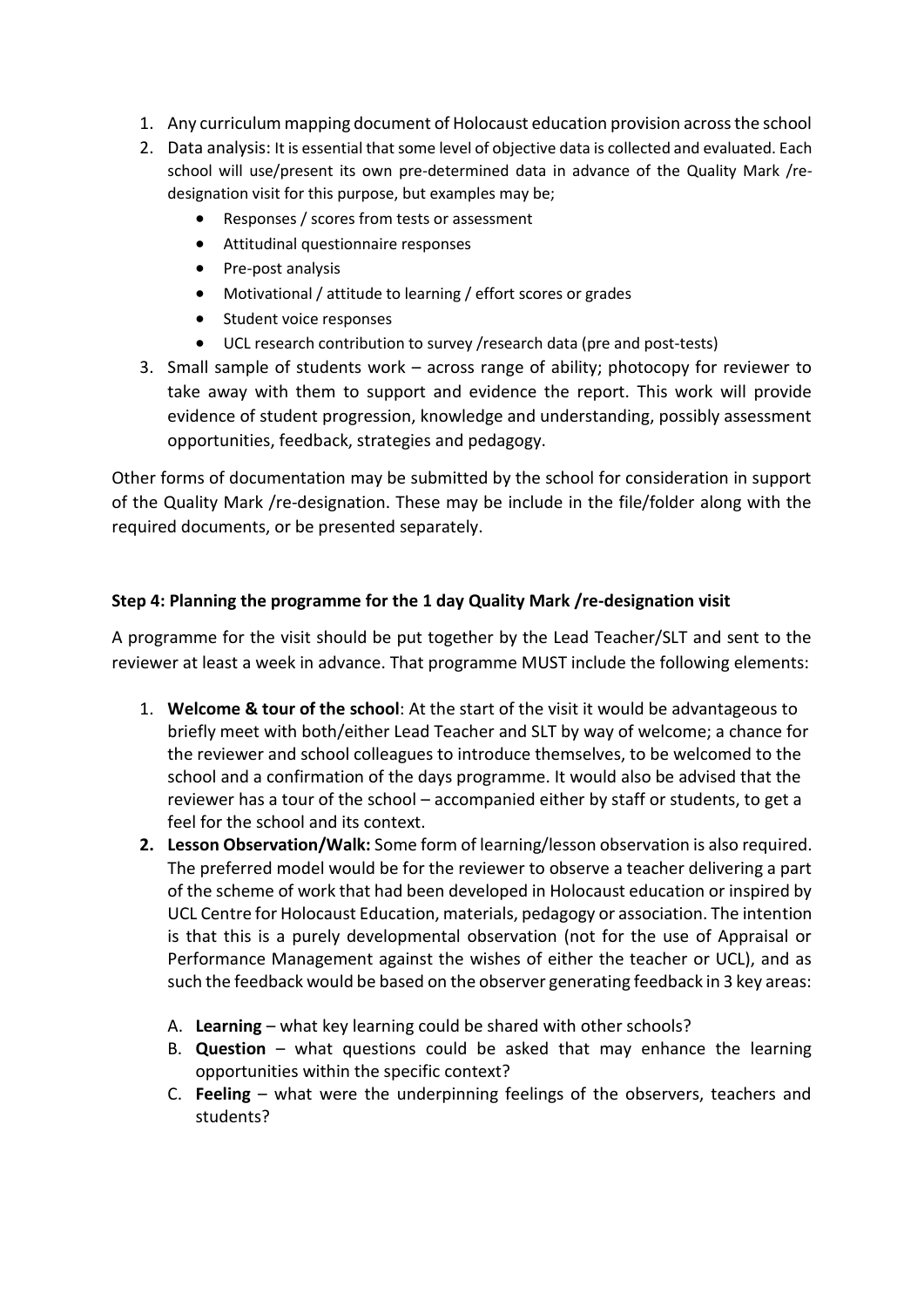## *(LQF feedback is based on model developed by OLEVI International as part of their Outstanding Teacher Programme)*

It would be advantageous in advance of the lesson that the reviewer is given a seating plan with details regards PP, SEND, EAL or other relevant information included. This would provide useful content and context when considering engagement, differentiation, behaviour for learning etc. It would also be useful, though not essential, for the reviewer to be provided a brief lesson plan (no more than an A4 page!) This would be a useful point of reference, but the format of any such lesson plan is not prescribed; the schools usual template would be fine is submitted. Clearly the lesson will be discussed with the Lead Teacher, or colleague observed, and so such a lesson plan is just a guide and supplement to that discussion.

*Please note:* It may be that in some circumstances observation is not be possible or suitable – this may be discussed in advanced with [n.wetherall@ucl.ac.uk](mailto:n.wetherall@ucl.ac.uk) in the planning stage.

- **3. Meetings:** Conversations and questioning, listening and sharing are key to the review process and thus the following opportunities for discussion or meetings are required within the review schedule –
- a) A 1:1 meeting with the Lead Teacher (this could be linked to feedback from the lesson observation or be separate, and should include a work scrutiny element of that work collated prior to the visit)
- b) A 1:1 meeting with the nominated SLT
- c) A meeting with 6-10 students mixed ability to discuss their reflections, experiences and insights regards Holocaust education
- d) Feedback meeting to the colleague observed (if this was not the Lead Teacher)
- e) A meeting with a small number of teacher colleagues who have undertaken any UCL CPD, or collaborate with the Lead Teacher to embed Holocaust education in other subjects or parts of the curriculum.

The format of the meetings will be very discursive and will primarily focus on identifying to what extent students have been informed, inspired, immersed, compelled, challenged, captivated, engaged, empowered and encouraged, and made more independent, curious and empathetic (see 'ICE' feedback sheet).

A discussion around the scheme of work developed, and the quality of teaching and learning about the Holocaust can also be expected, along with mention of Holocaust educations' contribution to a broad and balanced curriculum, SMSC, innovation pedagogy and practice. Conversations might also reflect on Holocaust Educations contribution to improving behaviour for learning (engaging all learners, effort and active participation), raising attainment, independent and critical thinking. The work scrutiny sample, may illustrate and help inform some of these discussions.

**4. Initial review feedback:** A short meeting should be scheduled for the end of the review visit to debrief the Lead Teacher, nominated SLT and Headteacher/Principal